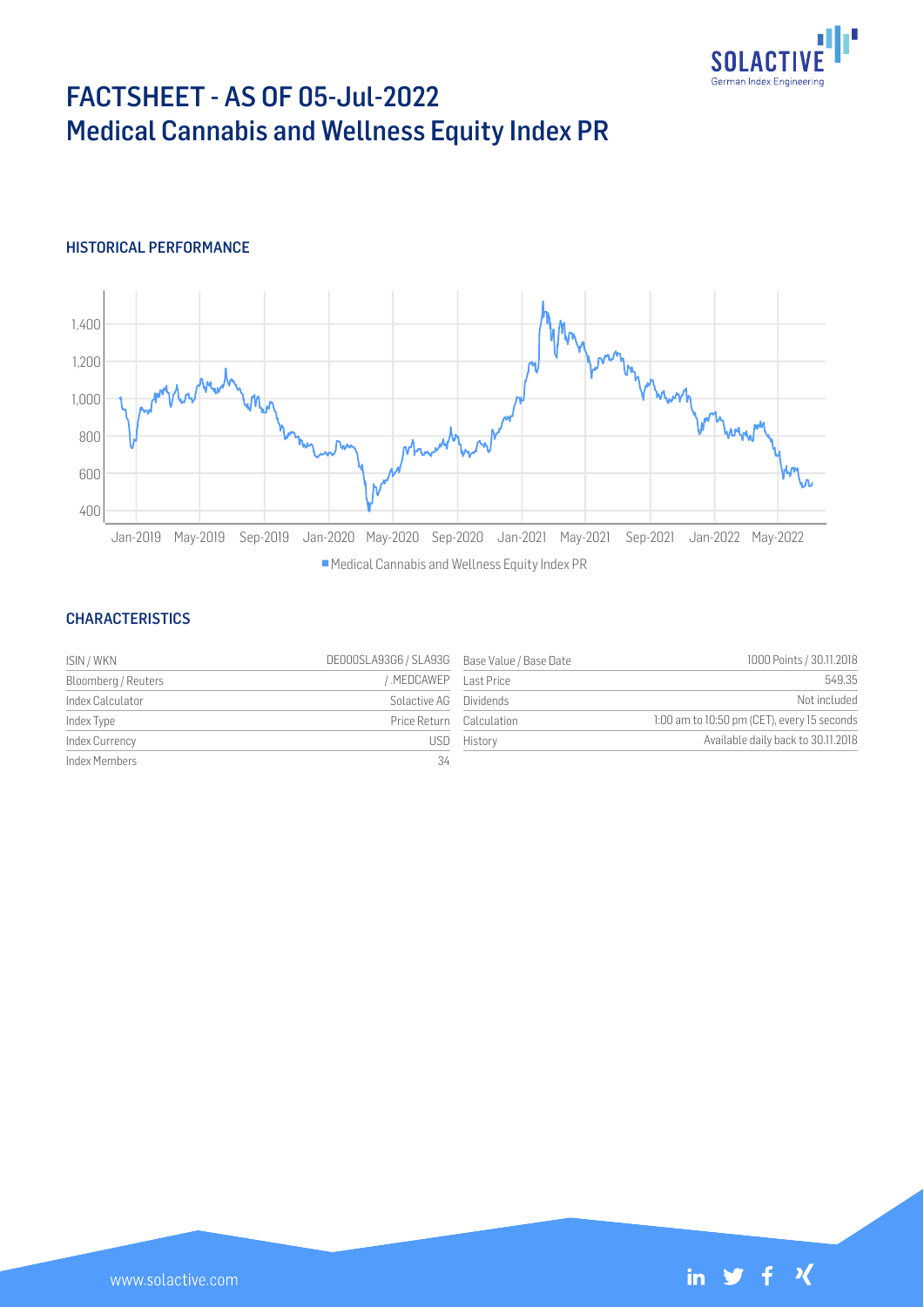

## **STATISTICS**

| <b>USD</b>         | 30D        | 90D        | 180D       | 360D                   | <b>YTD</b> | Since Inception        |
|--------------------|------------|------------|------------|------------------------|------------|------------------------|
| Performance        | $-11.68\%$ | -33.39%    | $-37.22\%$ | -54.83%                | -40.21%    | $-45.07%$              |
| Performance (p.a.) |            |            |            |                        |            | $-15.35%$              |
| Volatility (p.a.)  | 40.68%     | 43.22%     | 37.91%     | 33.64%                 | 37.70%     | 37.37%                 |
| High               | 627.74     | 825.00     | 902.74     | 1214.03                | 928.15     | 1521.35                |
| Low                | 522.72     | 522.72     | 522.72     | 522.72                 | 522.72     | 394.47                 |
| Sharpe Ratio*      | $-1.95$    | $-1.90$    | $-1.65$    | $-1.69$                | $-1.73$    | $-0.45$                |
| Max. Drawdown      | $-16.73%$  | $-36.64\%$ | $-42.10\%$ | -57.02%                | -43.68%    | $-66.04%$              |
| VaR 95 \ 99        |            |            |            | $-53.4\%$ \ $-92.9\%$  |            | $-56.5\%$ \ $-101.1\%$ |
| CVaR 95 \ 99       |            |            |            | $-78.0\%$ \ $-107.6\%$ |            | $-87.5\%$ \ $-154.1\%$ |

\* Up to 31 December 2021, ex-post Sharpe ratios use as input for the risk free rate term the London Inter-Bank Offered rates in the respective currencies of the index and at a term equal to the observation period. From 3 J 2022 onwards, Sharpe ratios will be / are calculated using as reference risk free rate input the overnight replacement rate for these currencies, namely SONIA (for GBP), SOFR (for USD) and EURIBOR Overnight (for EUR).

#### COMPOSITION BY CURRENCIES



#### COMPOSITION BY COUNTRIES



# TOP COMPONENTS AS OF 05-Jul-2022

| Company                                   | Ticker                | Country | Currency   | Index Weight (%) |
|-------------------------------------------|-----------------------|---------|------------|------------------|
| JAZZ PHARMACEUTICALS PLC                  | JAZZ UW Equity        | IE      | <b>USD</b> | 19.20%           |
| SCOTTS MIRACLE-A                          | <b>SMG UN Equity</b>  | US      | <b>USD</b> | 15.15%           |
| INNOVATIVE INDUSTRIAL PROPER              | <b>IIPR UN Equity</b> | US      | <b>USD</b> | 15.07%           |
| AMYRIS INC                                | <b>AMRS UW Equity</b> | US      | <b>USD</b> | 7.40%            |
| TURNING POINT BRANDS INC                  | <b>TPB UN Equity</b>  | US      | <b>USD</b> | 5.47%            |
| CARA THERAPEUTICS INC                     | CARA UQ Equity        | US      | <b>USD</b> | 5.22%            |
| 22ND CENTURY GROUP INC                    | XXII UR Equity        | US      | <b>USD</b> | 3.91%            |
| WM TECHNOLOGY INC                         | <b>MAPS UW Equity</b> | US      | <b>USD</b> | 3.27%            |
| AFC GAMMA INC                             | AFCG UQ Equity        | US      | <b>USD</b> | 3.26%            |
| CHICAGO ATI ANTIC REAL ESTATE FINANCE INC | REFI UQ Equity        | US      | USD        | 2.81%            |